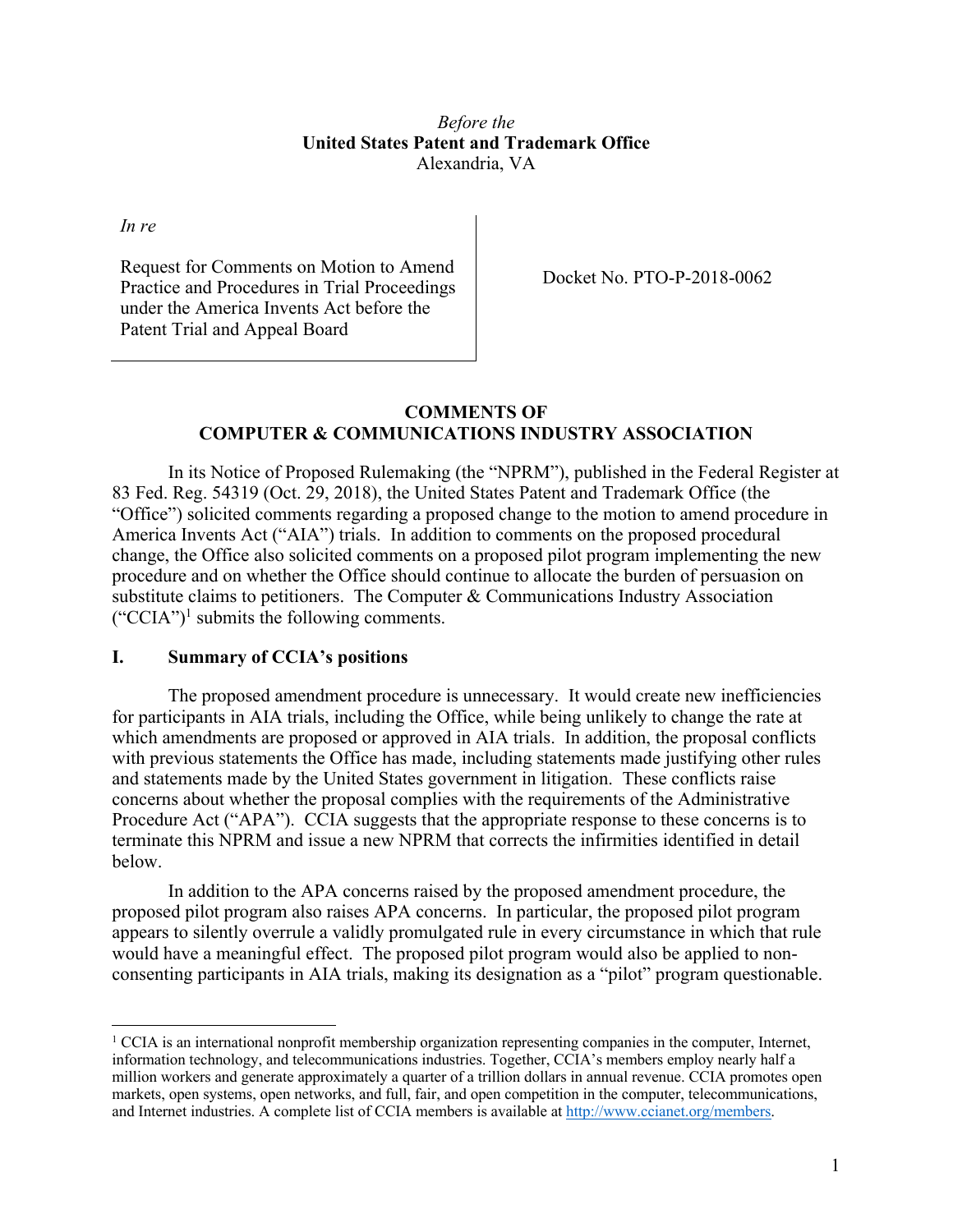Office's previous practice in interference proceedings. Such a change would also be permissible under the Federal Circuit's decision in *Aqua Products*. 2 To the extent the Office wishes to burden of "protect[ing] the public's 'paramount interest in seeing that patent [rights] are kept within their legitimate scope,"<sup>3</sup> outside of the petitioner's own interests. While the petitioner's With respect to the burden of persuasion, CCIA notes that the burden of persuasion would be most appropriately placed on the patent owner. This would be consistent with the general practice in district courts of placing the burden on the moving party, as well as the retreat from its previous position that the patent owner should bear the burden of persuasion on motions to amend, the only other appropriate party on which to place the burden would be the Patent Trial and Appeal Board (the "Board"). The petitioner is an inappropriate party to bear the interests may align with the public's interest with respect to the initially petitioned claims, there is no such guarantee of alignment with respect to claims added or amended by the patent owner. Accordingly, the petitioner—while potentially providing helpful information regarding patentability—cannot be considered to be the appropriate party to bear the burden of persuasion.

Whether the Office intends to maintain its long-standing position that the appropriate placement of the burden is on the patent owner or to shift to placing the burden on the Board, conducting a rulemaking to shift the burden away from the petitioner is desirable.

 would rarely if ever represent such good cause. Any rule on amendments that would result in when the Office engages in rulemaking. CCIA also suggests that contingent motions to amend Finally, CCIA submits certain comments regarding the structure of the proposed amendment procedure. In particular, CCIA submits that the statutory 12-month deadline is only subject to extension "for good cause" and that amendments, being available to the patent owner via other procedures such as reissue, supplemental examination, or *ex parte* reexamination, proceedings regularly exceeding the 12-month deadline would also be of questionable validity, given the statutory mandate to consider the ability of the Board to timely complete proceedings be eliminated. Particularly given the additional round of amendments the new procedure would make available, contingent amendments will create a significant burden on all participants in the process and their elimination would help ensure the statutory 12-month deadline is met.

#### **II. The proposed procedure is unnecessary and likely to impose costs out of line with any potential benefit**

 process will not result in a meaningful increase in amendment practice in front of the Board. It Providing an opportunity to revise the proposed amendment in a motion to amend will, however, increase the burden on petitioners, patent owners, and the Board. Accordingly, the proposed amendment procedure should be rejected in its entirety.

## *A. The lack of proposed amendments and the low rate of successful amendments are due to factors that are independent of the amendment procedure used*

 damages in co-pending litigation. As *inter partes* reviews ("IPRs") frequently have co-pending Patent owners choose not to amend not because they feel the process is futile, but because amendments would result in the creation of intervening rights and the concomitant loss of litigation—at least  $80\%$  of IPRs are estimated to have co-pending litigation<sup>4</sup>—this alone explains

<sup>&</sup>lt;sup>3</sup> Cuozzo Speed Techs., LLC v. Lee, 136 S. Ct. 2131, 44 (2016).

<sup>&</sup>lt;sup>2</sup> Aqua Products v. Matal, 872 F.3d 1290, 1342 (Fed. Cir. 2017).<br><sup>3</sup> Cuozzo Speed Techs., LLC v. Lee, 136 S. Ct. 2131, 44 (2016).<br><sup>4</sup> See, e.g., Saurabh Vishnubhakat et al., "Strategic Decision Making in Dual PTAB and Dis

 31 Berkeley Tech. L.J. 45 (2016), *available at* http://ssrn.com/abstract=2731002.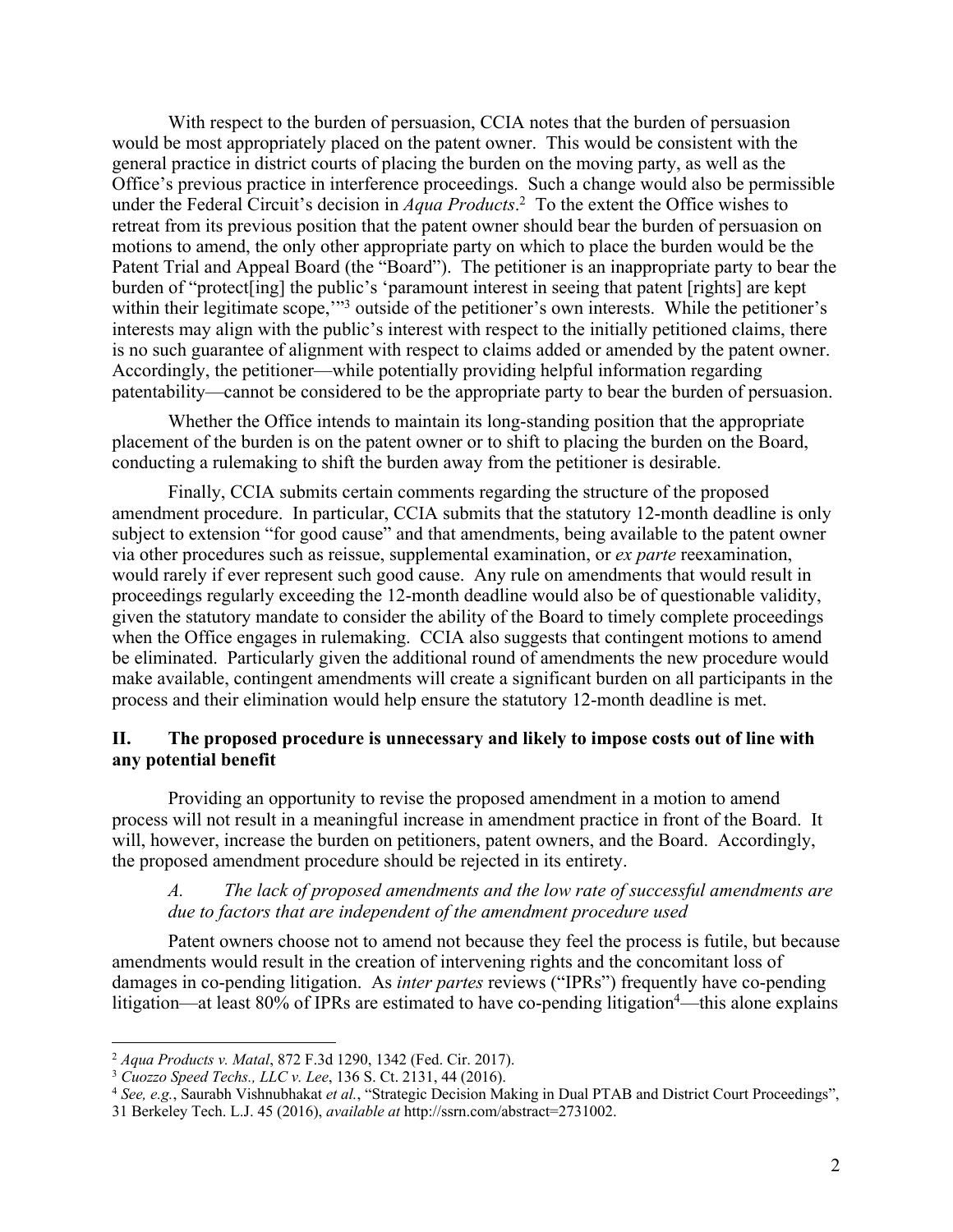the lack of amendments. In fact, the Office itself explained the lack of amendments as being due to the issue of intervening rights in order to justify its recent claim construction rule change.<sup>5</sup>

 examined in the case when a substantially identical claim has already been ruled invalid. This Further, patent owner attempts to avoid intervening rights are widely understood as a key reason that amendments often fail. Intervening rights are created unless the amended claim is "substantially identical"6 to the original claim. Patent owners frequently propose claims that are substantially identical in scope to the original in order to avoid creating intervening rights. However, because amendments are essentially always treated as contingent amendments that will not be considered unless the original claim is invalidated, amended claims are only likely to be explains the relatively poor track record of proposed amendments.

Importantly, the lack of amendments and the lack of successful amendments are completely independent of the procedure used to amend. As a result, changes in procedure would not affect patent owners' rationales for choosing not to amend in IPRs.

# *B. The lack of amendments is also attributable to the availability of other avenues to obtain new and amended claims*

litigated.<sup>7</sup> An open continuation allows the applicant to pursue the amendment in an uncontested In addition to the desire to avoid the creation of intervening rights, patent owners also choose not to amend because amendment in an IPR is less desirable than amendment in either continuation practice or in non-*inter partes* post grant proceedings such as reissue. Common practice is to ensure that an open continuation exists, especially for a patent that may be proceeding, while not affecting the ongoing IPR process. Similarly, even if a claim is found unpatentable in an IPR, the patent owner may still revive the patent via reissue, allowing the patent owner to postpone the amendment to an uncontested proceeding rather than testing it within the IPR.

The wide availability of alternative routes allowing a patent owner to amend in uncontested proceedings is a secondary factor in the lack of amendments in IPRs. Because the reason for the lack of amendments is unrelated to procedure, changes in procedure would not affect the rationale for deciding not to amend in an IPR.

# *C. Given that the proposed procedure should not be expected to increase the rate of successful amendments, but will impose additional burdens on petitioners, patent owners, and the Board, there is no policy justification for this proposal*

As outlined above, the primary rationales which lead to a lack of amendments and a lack of successful amendments are unrelated to the current motion to amend procedure and would not be affected by the proposed changes. Because of this, changes in procedure are unlikely to increase the number of attempted amendments, much less the number of successful amendments.

6 35 U.S.C. § 252.

 Trial and Appeal Board, 83 Fed. Reg. 51340, 51348-49, 51350 (Oct. 11, 2018) ("Claim amendments in AIA proceedings have therefore been relatively rare … Accordingly, one of the original bases suggested for the use of BRI has not been borne out, and the Office no longer believes that the opportunity to amend in an AIA proceeding justifies the use of BRI") (hereafter "Final Claim Construction Rule"). <sup>5</sup>*See* Changes to the Claim Construction Standard for Interpreting Claims in Trial Proceedings Before the Patent

 7 For example, in *Aqua Products*, the patent owner had an open continuation during the course of the IPR and could have either amended the claims in the continuation or filed an additional continuation to pursue those claims. *See*  Supplemental Brief on Rehearing *En Banc* for Intervenor—Director of the United States Patent and Trademark Office, *Aqua Products v. Matal*, Case No. 2015-1177, Doc. No. 125 at 35 n.13 (Oct. 26, 2016).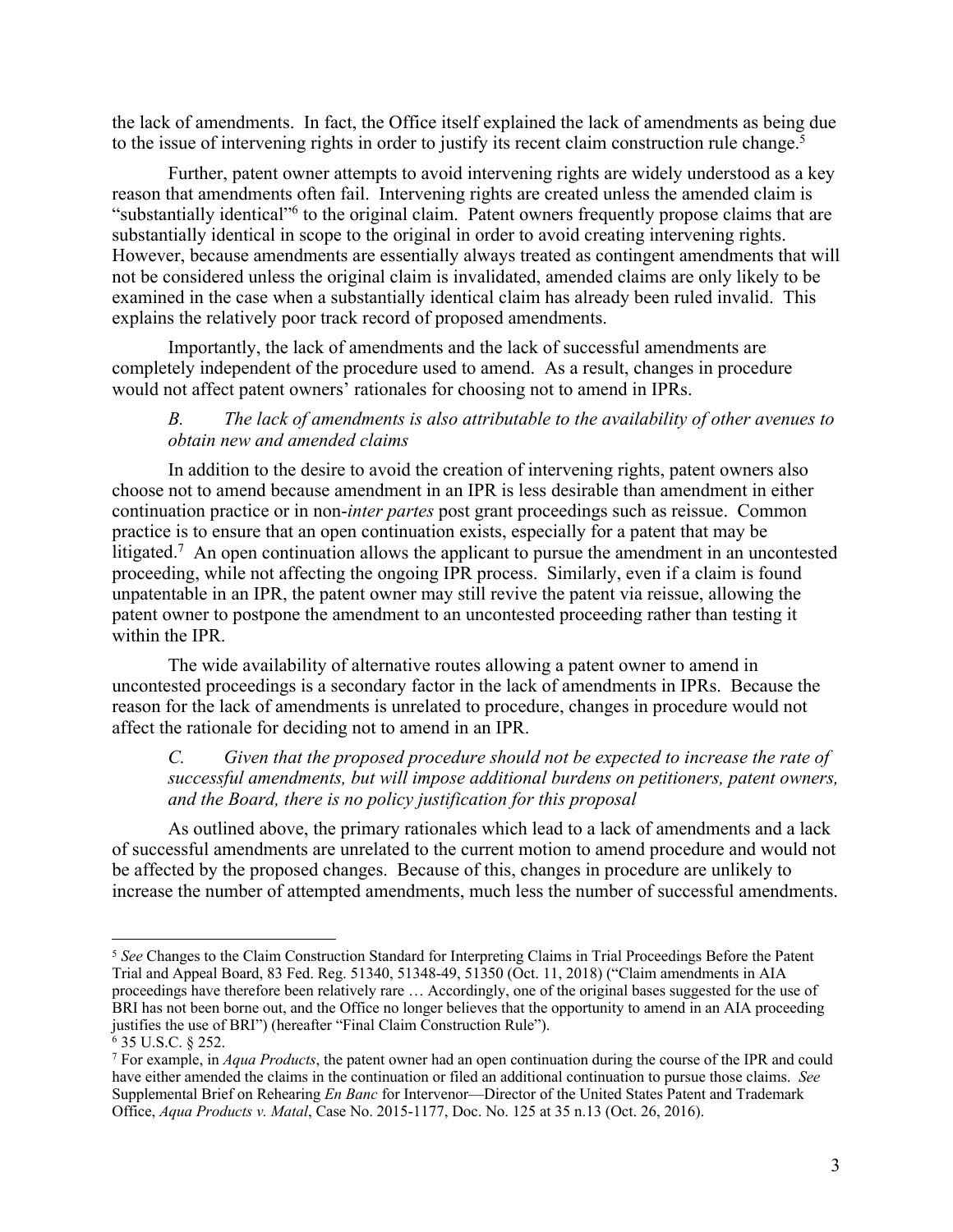While the proposed procedure for motions to amend would not increase the number of successful amendments, it would significantly increase the burdens on all participants in the process. Instead of a single set of amended claims responded to in a single round of briefing, the new procedure requires parties to address multiple sets of claims, each of which may require additional time and effort to locate and address appropriate prior art. This includes additional rounds of briefing. In addition to the burden on the petitioner and patent owner, the Board is also required to provide additional analysis and preliminary decision on the motion to amend.

These additional rounds of briefing and associated activities such as prior art searches represent significant additional burdens on all parties. Given that no difference in outcome can be expected with respect to the majority of proposed amendments, the proposed procedure fails to provide a benefit that exceeds its cost.

#### **III. The proposed procedure raises serious concerns under the APA**

In addition to the lack of any benefit outweighing the cost of the proposed amendment procedure, the proposed procedure does not appear to comply with the requirements of the APA. The purported rationale of this rulemaking—to increase the number of granted amendments—is directly contrary to one of the Office's justifications for the recently issued rule on claim construction, which relied on the low number of amendments to justify changing away from the broadest reasonable interpretation. In addition, the proposed "pilot program" is not a pilot but in fact represents a wholesale change in regulation, repealing an existing validly promulgated rule without the required notice and comment rulemaking. In both instances, the Office's action appears to be arbitrary and capricious.

 *amendments in AIA trials, but now attempts to change the facts underpinning the A. The Office justified its change of claim construction based on the lack of previous rule without addressing this contradiction* 

untimely.<sup>8</sup> The failure of the Office to concurrently address amendments and claim construction As CCIA noted in our comments on the claim construction rulemaking, the Director's intent to modify amendment procedures made the change in claim construction standard now requires the Office to provide a justification for undercutting the justification for its own rulemaking.

 In the Final Claim Construction Rule, the Office rested its new policy on the factual finding that amendments in AIA trials are not prevalent. The Office cited to the lack of amendments in AIA trials as justification for the change of the claim construction standard.<sup>9</sup>

In the present rulemaking, conducted within the same quarter, the Office attempts to change the factual situation it used to justify the claim construction rule. Such an attempt, absent a clear justification for undercutting a core factual underpinning of its previous rulemaking, represents arbitrary and capricious agency action.10

 (July 2018), *available at* http://www.ccianet.org/wp-content/uploads/2018/07/CCIA-Comments-on-the-Proposal-to-<sup>8</sup>*See* Comments of the Computer & Communication Industry Association on Docket No. PTO-P-2018-0036 at 1-2 Adopt-the-Phillips-Standard-in-AIA-Trials.pdf.

 <sup>9</sup>*See* Final Claim Construction Rule at 51348, 51349, 51350 ("the Office no longer believes that the opportunity to amend in an AIA proceeding justifies the use of BRI."). amend in an AIA proceeding justifies the use of BRI.").<br><sup>10</sup> *See FCC v. Fox Television Stations, Inc.*, 556 U.S. 502, 513 (2009) ("when, for example, its new policy rests upon

 factual findings that contradict those which underlay its prior policy … would be arbitrary and capricious to ignore  such matters."); *see also HBO, Inc. v. FCC*, 567 F.2d 9, 43 (D.C. Cir. 1977) (new rule would have created an effect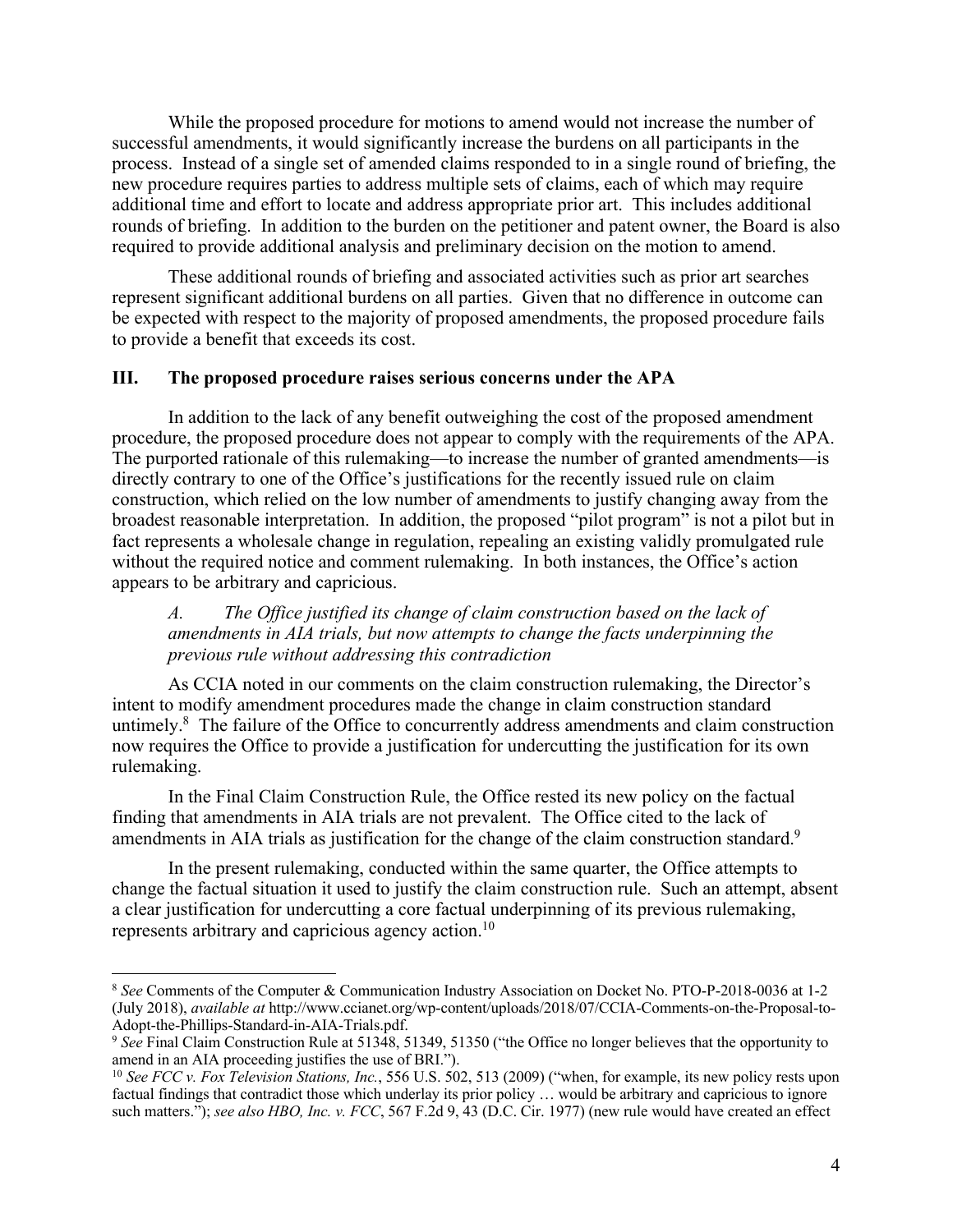The Office has failed to provide such a justification in the NPRM. Absent such a justification, it is impossible for the public to comment on the agency's justification or provide further input. Accordingly, the Office must, at a minimum, issue a new NPRM providing such a justification. CCIA respectfully suggests that such an NPRM include proposed changes to the previous claim construction rulemaking, such as reinstating the broadest reasonable interpretation standard in proceedings in which amendments are filed.

## *B. The "pilot program" is not actually a pilot program, but rather an arbitrary overruling of existing regulations violating the Office's APA responsibilities*

Beyond the conflict between the previous claim construction regulation promulgated by the Office, an additional concern is that the proposed "pilot" program attempts to overrule existing regulations without conducting statutorily required rulemaking.

> 1. The proposed program is not a "pilot" but rather a rule that would apply to all AIA proceedings

use of the new procedures.<sup>11</sup> Even a single party choosing to opt out of the program terminates a The Office proposes a "pilot" program that would apply to any proceeding in which a motion to amend is filed. By applying the "pilot" to any AIA trial in which a motion to amend is filed, the Office has effectively applied the "pilot" to all AIA trials. That the proposed procedure is the promulgation of a new rule, not a "pilot", is made particularly clear by the fact that neither the patent owner nor the petitioner is provided with the ability to consent (or deny consent) to normal pilot program.

 A "pilot" program which provides a new rule for all applicable procedures without the consent of all parties is not a pilot, but rather the promulgation of a new rule. In the NPRM, the could permissibly modify the rule governing amendment procedure, the Office has not proposed Office promulgates a new rule without stating that such a rule is to be created. While the Office to do so in the NPRM and thus, at a minimum, a new NPRM must issue.

2. The Office's proposed "pilot" program bypasses notice and comment

but rather as a program which "the Office may modify ... during the course of the pilot."<sup>12</sup> In doing so, the Office has essentially arrogated to itself the power to create any rule for Further, the Office proposes that this new rule be applied, not as a change of regulation amendments it so chooses in a fashion that avoids undertaking the required notice and comment rulemaking. While the Office might suggest that it would forbear from significant modifications to the pilot program, the proposed rule places no such limits on modifications.

The proposed rule thus represents a clear violation of the APA's statutory requirements for notice and comment for new, modified, and repealed rules.

3. The proposed program silently repeals a validly promulgated regulation

 cause showing" or at the joint request of petitioner and patent owner. Currently, 37 C.F.R. § 42.121 requires that any additional motion to amend be filed only with Board authorization. The Board may only grant such authorization "when there is a good

directly contrary to an earlier rule, and "[a]s a result the [new] rule could not have been sustained on the record before us.").

<sup>&</sup>lt;sup>11</sup> NPRM at 54320 ("[o]nce implemented as a pilot program, the new amendment procedure would be the only option available for amending claims in AIA proceedings.").

 12 NPRM at 54324.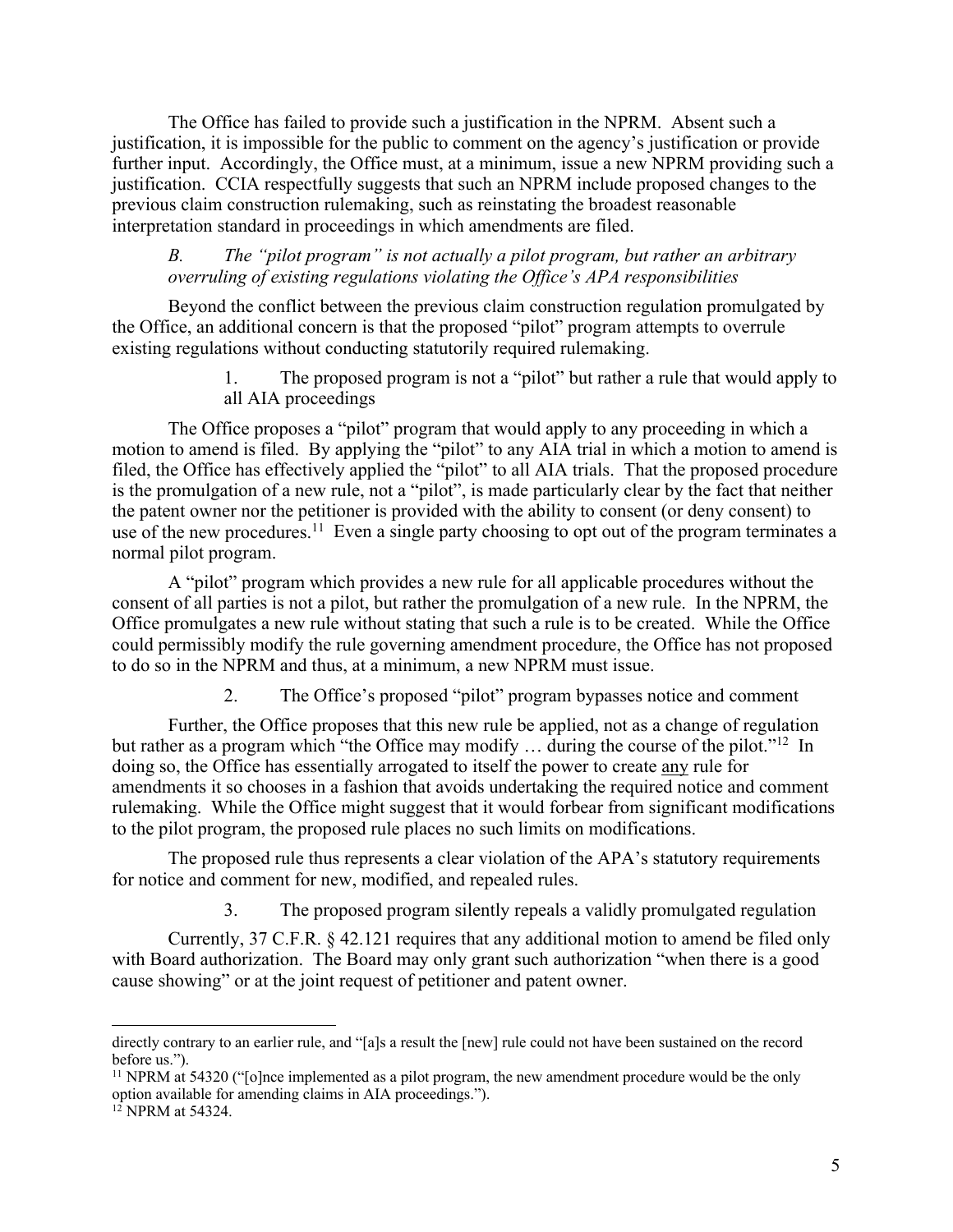issues a preliminary decision on a motion to amend.<sup>13</sup> However, as described above, the Office The Office proposes to deem "good cause" to exist in any proceeding in which the Board proposes that the Board issue a preliminary decision in all AIA trials in which a motion to amend is filed. As such, the Office effectively reads out "good cause" from the existing rule. Such a modification must be done via notice and comment rulemaking, not via a "pilot" program whose parameters are subject to change at any time without notice.

While it might be permissible for the Office to amend 37 C.F.R. § 42.121 to explicitly authorize additional motions to amend in response to preliminary decisions, that is not what the Office proposes to do in this NPRM. Instead, the Office proposes to effectively treat 37 C.F.R. § 42.121 as a dead letter, in practice silently repealing a rule without conducting notice and comment rulemaking to do so.

Given the aforementioned flaws in the proposed procedure, CCIA suggests that the appropriate action is to terminate this NPRM and create a new NPRM that addresses the infirmities of the proposed procedure. This NPRM should also address the conflict between the justifications used for the Final Claim Construction Rule and the proposed amendment rule, or reopen the question of the standard of construction to be employed in AIA trials.

## **IV. The Office should engage in rulemaking to place the burden of persuasion on the patent owner**

lies on the patent owner and the burden of persuasion lies on the petitioner.<sup>14</sup> However, the Currently, in the wake of *Aqua Products*, in motions to amend the burden of production burden of persuasion should lie on the patent owner, and the Office should engage in rulemaking to achieve this end.

logical place for the burden of persuasion to lie is on the patent owner.<sup>15</sup> The PTO Aqua relief."<sup>16</sup> The PTO Aqua Products Brief notes that this principle applies in district courts, is the default rule for agency actions, and is consistent with the Office's own interference practice.<sup>17</sup> As the Office outlined, at length, in its *Aqua Products* briefing, the most natural and most Products Brief explains that "established legal principles [] place the burden on the party seeking And finally, the Brief notes that "the patent owner is in the best position to understand how the prior art relates to its proposed substitute claims" and thus is the most appropriate person to defend the proposed amendment.<sup>18</sup>

The Office's previous statements are no less true now than they were when the Office filed its brief with the Federal Circuit. Established legal principles continue to place the burden on the party seeking relief. That principle continues to be applied in district courts, agency proceedings, and in the derivation practice that has succeeded interferences. And the patent

<sup>&</sup>lt;sup>13</sup> NPRM at 54320 ("the issuance of the Board's preliminary decision addressing the initial motion to amend will be deemed 'good cause'").

 <sup>14</sup>*See* USPTO, Guidance on Motions to Amend in view of *Aqua Products* at 2 (Nov. 21, 2017); *Western Digital*  Corporation, v. Spex Technologies, Inc., IPR2018-00082, Paper 13 (Apr. 25, 2018). *Corporation, v. Spex Technologies, Inc*., IPR2018-00082, Paper 13 (Apr. 25, 2018). 15 *See, e.g.*, Supplemental Brief on Rehearing *En Banc* for Intervenor-Director of the United States Patent and

 Trademark Office, Case 15-1177 Doc. No. 125, at 1 ("[p]lacing that burden on the patent owners is fully consistent with normal practice and common sense") (hereinafter "PTO Aqua Products Brief"), *available at*  https://patentlyo.com/media/2016/10/Aqua-Products-PTO-brief.pdf.

<sup>&</sup>lt;sup>16</sup> PTO Aqua Products Brief at 10.

 $17$  *Id.* at 25.

 $18$  *Id.* at 30.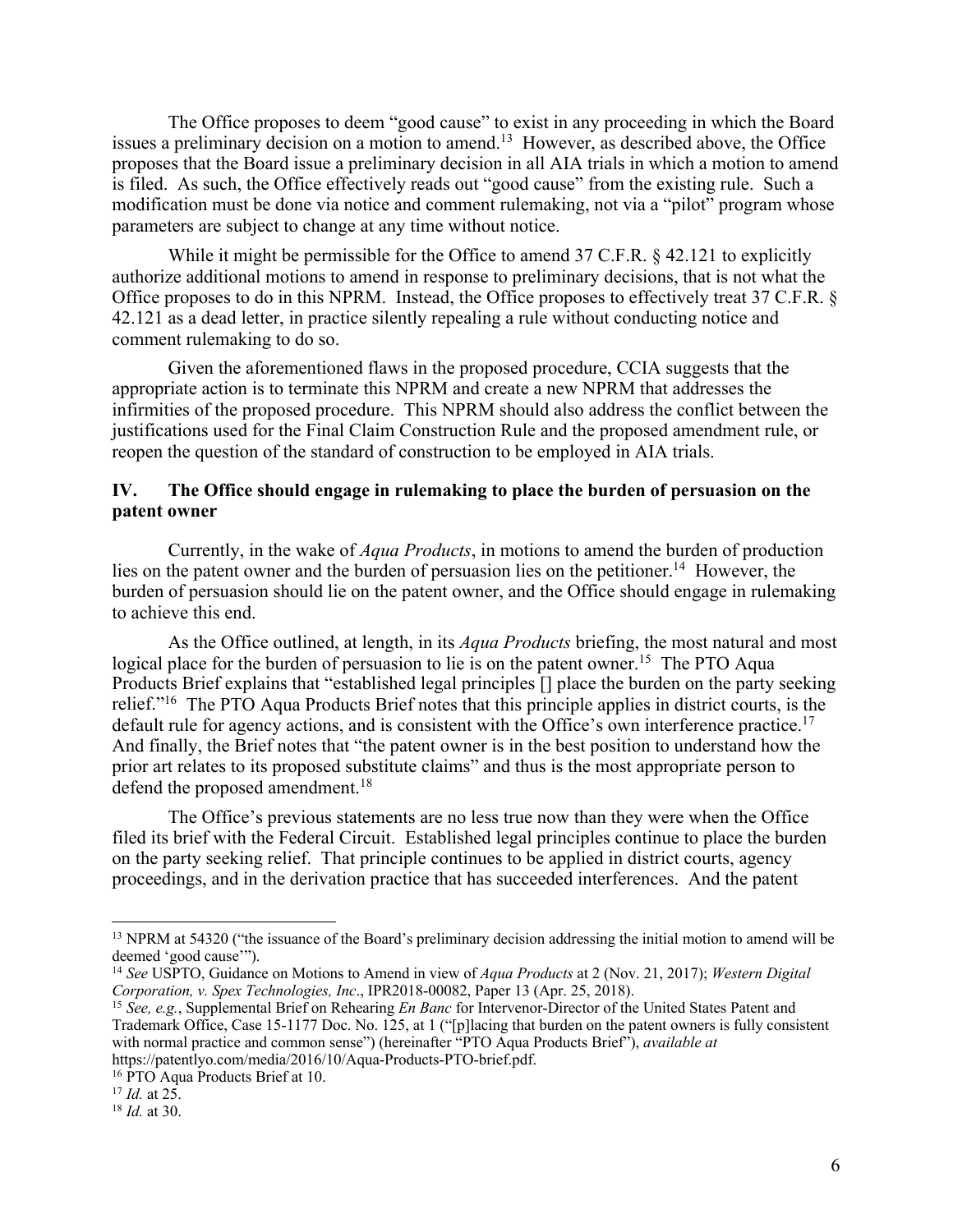owner remains in the best position to understand the relationship between the prior art and the substitute claims it proposes.

In addition, a majority of the Federal Circuit in *Aqua Products* held that the relevant section of the statute is ambiguous regarding who should bear the burden of persuasion on motions to amend and that a properly conducted rulemaking could place the burden on the patent owner, receiving deference from the Federal Circuit.

The Office should thus conduct such a rulemaking with an eye towards placing the burden where the Office has always contended it belongs—on the patent owner.

*A. Placing the burden on the patent owner is consistent with practice in the courts, in agency proceedings, and in other Office proceedings* 

persuasion.<sup>19</sup> As the movant with respect to a motion to amend, the patent owner would thus In general, and in particular in district court proceedings, the movant bears the burden of ordinarily bear the burden of persuasion.

Similarly, the APA's default rule, unless otherwise provided by statute,  $20$  is that the proponent of a rule or order bears the burden of proof.<sup>21</sup>

AIA trial, allow certain motions to amend. Those motions are made under 37 C.F.R.  $\S$  42.22.<sup>22</sup> would also be consistent with Office practice. This placement of the burden was confirmed by Finally, the Office has previously used such a rule in interference practice. Derivation proceedings, the successor to interference practice under the AIA and themselves defined as an And under § 42.20, the "moving party has the burden of proof to establish that it is entitled to the requested relief" in a § 42.22 motion. Accordingly, placing the burden on the patent owner the Federal Circuit.23

consistency.  $24$  In addition, the Office has previously expressed a desire to improve consistency CCIA has been unable to identify any ordinary proceeding in which the non-moving party bears the burden of proof and thus the current rule is unjustifiable on the grounds of between Office proceedings and the courts. As all other *inter partes* proceedings at the Office and contested motions in the courts place the burden on the moving party, placing the burden of persuasion in motions to amend on the patent owner would be consistent with these other venues.

*B. A majority of the Federal Circuit would permit such a rulemaking, including the placement of the burden on the patent owner* 

In the *Aqua Products* appeal, the Federal Circuit issued a number of different concurring opinions. The majority opinion held only that the Office had not adopted a rule deserving of

 accepted idea is that the person who seeks [] action should justify the request[.]"). <sup>19</sup> See, e.g., C. Mueller & L. Kirkpatrick, Evidence § 3.1, p. 104 (3d ed. 2003) ("Perhaps the broadest and most

 $^{20}$  As discussed in more detail below, a majority of the Federal Circuit has determined that the AIA does not expressly place the burden of persuasion on the petitioner with respect to motions to amend.

<sup>&</sup>lt;sup>22</sup> See Changes to Implement Derivation Proceedings, 77 Fed. Reg. 56068, 56078 (Sept. 11, 2012).

<sup>&</sup>lt;sup>23</sup> See, e.g., *Kubota v. Shibuya*, 999 F.2d 517, 521 (Fed. Cir. 1993).

<sup>&</sup>lt;sup>21</sup> 5 U.S.C. § 556(d).<br><sup>22</sup> See Changes to Implement Derivation Proceedings, 77 Fed. Reg. 56068, 56078 (Sept. 11, 2012).<br><sup>23</sup> See, e.g., Kubota v. Shibuya, 999 F.2d 517, 521 (Fed. Cir. 1993).<br><sup>24</sup> While amendments in pate Office has made explicit that amendments in AIA proceedings are "substantially different than amendments during examination." *See* Final Claim Construction Rule at 51350. The Office has also effectively ignored inconsistency between examination and AIA trials by employing a different claim construction standard in the two. *See generally*  Final Claim Construction Rule. Accordingly, the Office cannot justify the inconsistency by reference to examination practice. examination practice.<br>
<sup>7</sup>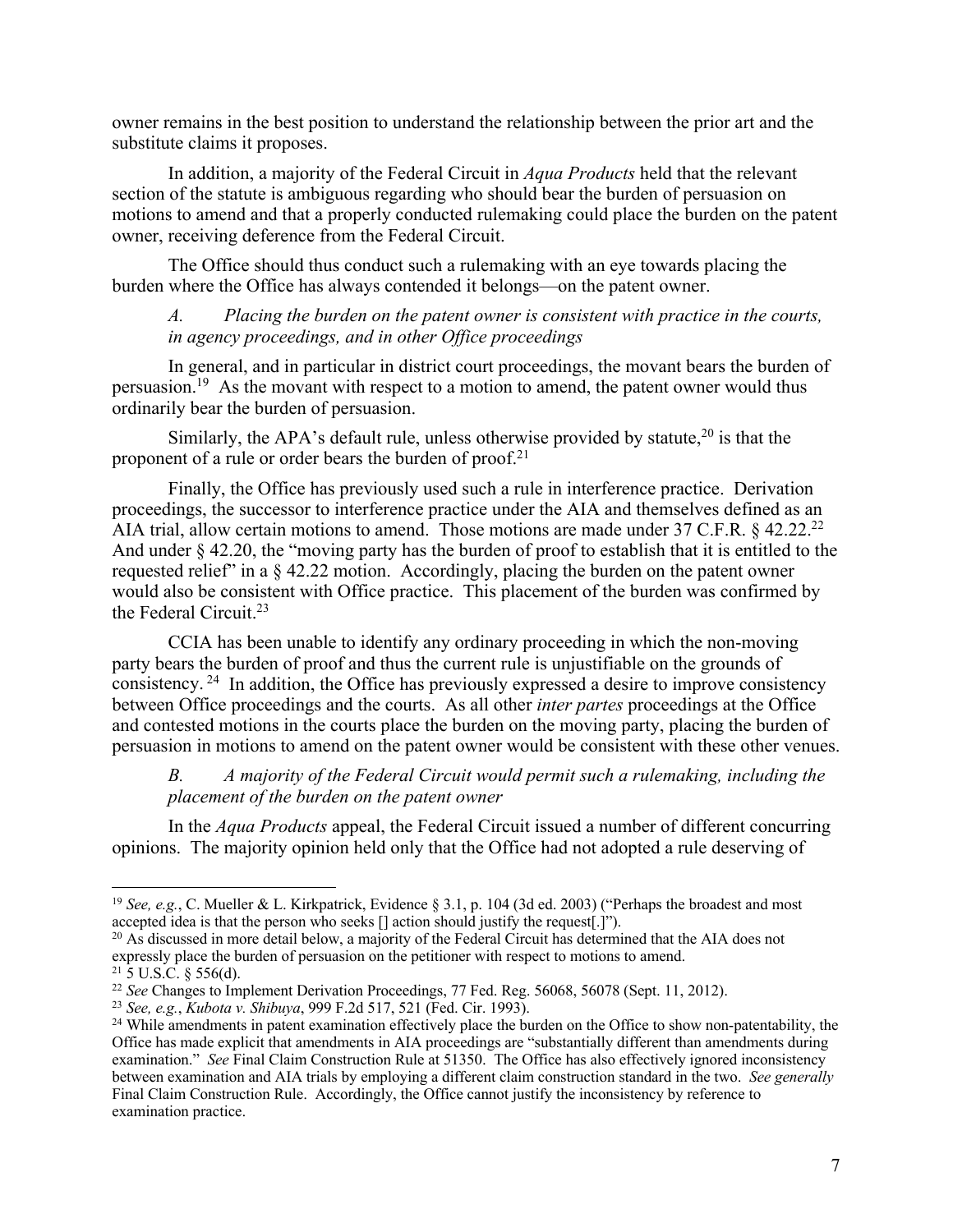deference and placing the burden on the patent owner.<sup>25</sup> However, a majority of judges also held that a rule placing the burden on the patent owner would be permissible and deserving of deference if a rulemaking were to be conducted.<sup>26</sup>

The Office could thus permissibly engage in rulemaking and assign the burden to the patent owner, and a majority of the Federal Circuit would find such an assignment deserving of deference.

As such a rulemaking would improve consistency, a stated goal of the Office, and has already received an indication that a majority of the Federal Circuit would defer to such a rule if properly promulgated, the Office should proceed with a rulemaking to place the burden of persuasion on the patent owner.

# **V. The burden of persuasion cannot lie on the petitioner**

 placement of the burden is on the Board. Placement of the burden of persuasion on the petitioner If the Office wishes to change away from this position, the only other appropriate is inconsistent with other Office practices, inconsistent with a major goal of AIA trials, and inconsistent with the Office's own statements in recent cases.

# *A. The Office bears the burden of persuasion in other Office proceedings*

As stated above, the burden properly lies on the patent owner. To the extent the Office refuses to defend its prior position that the burden should so lie, as accepted by a majority of the Federal Circuit, the only other place the burden may lie that would not create an unusual and unjustifiable placement is on the Office.

In no other circumstance at the Office does a petitioner or challenger of a claim bear the burden of persuasion of the invalidity of an amended claim. As described above, in interference and derivation practice, the burden is on the proponent of the amendment. Placement on the petitioner is improper for reasons described in more detail below, but in addition, it would create a procedure unusual and inconsistent with other areas of law and with Office practice.

different than amendments during examination."<sup>27</sup> As such, placing the burden on the patent While district courts, other agencies, and interference practice all place the burden on movants, the Office does conduct one type of proceeding in which the burden lies on the Office—examination. However, the Office has explicitly rejected the notion that amendments in examination and AIA trials are comparable, stating that AIA amendments are "substantially owner remains preferable, but the Office is the only other choice.

# *B. The petitioner may have insufficient interest to ensure an active investigation of patentability of the amended claims*

While a petitioner may generally be presumed to have sufficient interest to ensure that the original claims of the patent are actively investigated, as they chose to challenge those claims, the same presumption does not hold with respect to amended claims.

 $\overline{a}$ 

<sup>&</sup>lt;sup>25</sup> See Aqua Products v. Matal, 872 F.3d 1290, 1327-28 (Fed. Cir. 2017).<br><sup>26</sup> See id. at 1335 (Judges Reyna and Dyk noting that "a majority of the court interprets § 316(e) to be ambiguous as to the question of who bears the burden of persuasion in a motion to amend claims"); *id.* at 1342 (Judges Taranto, Prost, Chen, Hughes, Dyk, and Reyna stating that the Director has the authority "to address who has the burden of persuasion on the patentability of substitute claims" and that the statute "does not unambiguously bar assigning that burden to the patent owner.").

 <sup>27</sup>*See* Final Claim Construction Rule at 51350.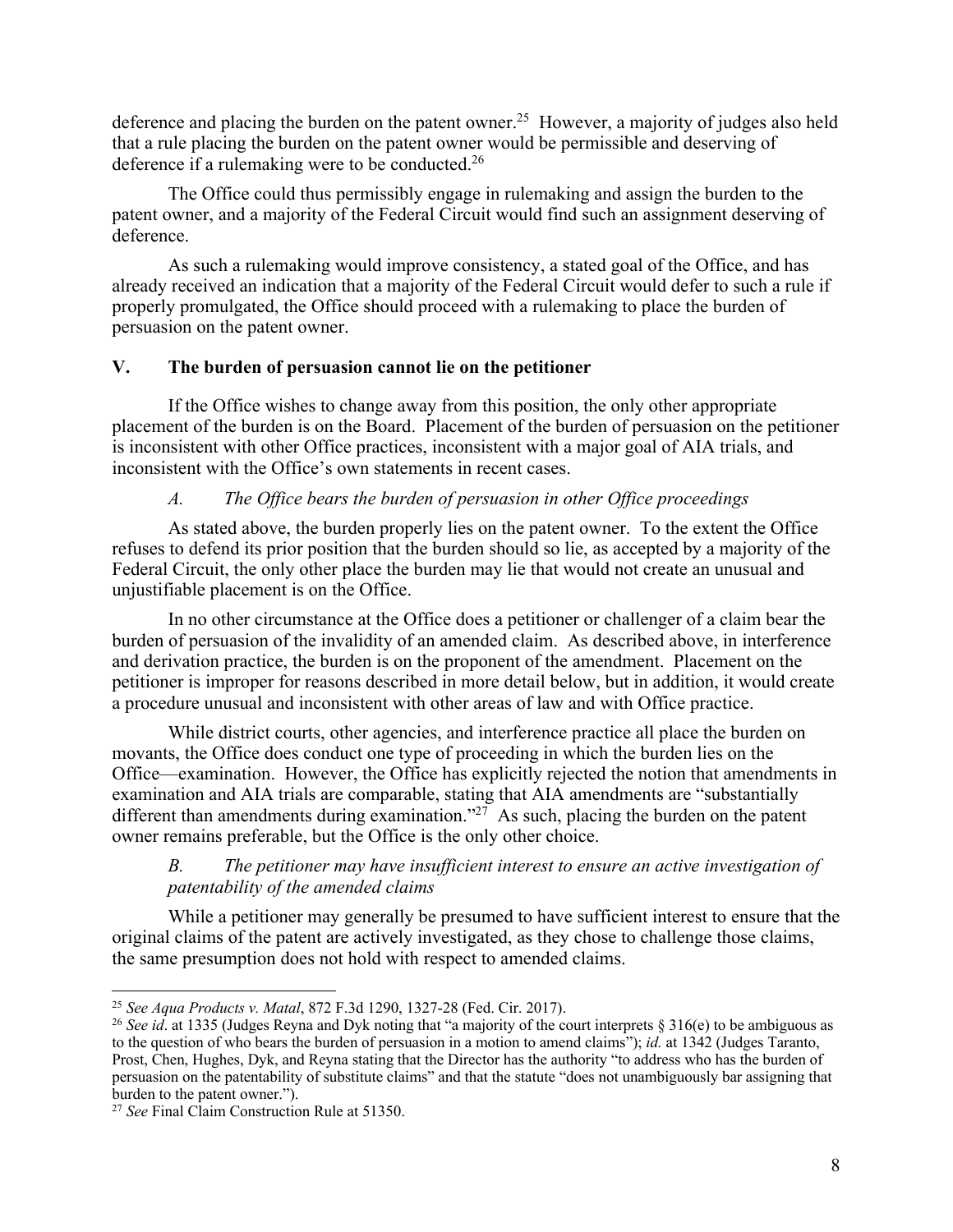the claim at all. In *Aqua Products*, Judge Taranto noted exactly this problem, stating that "[n]o claims."<sup>28</sup> The Office has also noted this problem, stating "a petitioner may not have an interest in challenging patentability of any substitute claims."<sup>29</sup> Indeed, the statute itself recognizes that In particular, when an amended claim no longer presents a risk of infringement to a petitioner, the petitioner has no incentive to expend additional resources to invalidate that claim, even if the claim is clearly invalid. A petitioner with no infringement concerns over the amended claim might fail to pursue such a claim with full vigor, or even choose not to challenge guarantee of such a petitioner challenge applies to a patent owner's proposed substitute petitioners may absent themselves from the proceeding by settlement and allows the Office to pursue a final decision on its own.30

legitimate scope."<sup>31</sup> The Office, however, could be expected to vigorously pursue a full If the burden is placed on the petitioner, an amended claim might well issue that has not received the benefit of the scrutiny brought to bear by an engaged petitioner, acting to protect the public interest. Absent this scrutiny, AIA trials no longer serve their purpose of "help[ing] protect the public's 'paramount interest in seeing that patent monopolies … are kept within their investigation of patentability in order to serve that public interest, just as examiners do every day in the course of examination.

Accordingly, to the extent the Office does not wish to place the burden on the patent owner, the Office is the only appropriate place on which the burden may be placed in order to protect the public.

## C. *Placing the burden on the petitioner is inconsistent with the Office's statements in court in cases such as* Saint Regis Mohawk

 decision."32 This position was confirmed by the Supreme Court in *Oil States*, stating that an AIA The Office has made clear that its position is that AIA trials are understood as "the USPTO's own proceeding" and "the government's reconsideration of the government's own trial is "reconsideration of the Government's decision to grant a public franchise."33

Given the Office's position in litigation that the proceeding is the Office's own proceeding, it would be inappropriate for the Office to reverse course and place the burden of persuasion—on a proceeding the Office understands to be its own proceeding—on a third party. To the extent the burden is not on the patent owner as movant, the burden of persuasion must fall on the party conducting the proceeding—the Office.

*D. Placing the burden on the petitioner conflicts with the Office's recent updates to the PTAB Trial Practice Guide* 

The Office recently released an update to the PTAB Trial Practice Guide.<sup>34</sup> In that update, the Office states that petitioners may not, in a reply to a motion to amend, introduce new

<sup>&</sup>lt;sup>28</sup> Aqua Products, 872 F.3d at 1351 (Taranto, J., dissenting).<br><sup>29</sup> USPTO, Amendments to the Rules of Practice for Trials Before the Patent Trial and Appeal Board, 80 Fed. Reg. 50720, 50723 (Aug. 20, 2015).

<sup>&</sup>lt;sup>31</sup> Cuozzo Speed Techs., LLC v. Lee, 136 S. Ct. 2131, 44 (2016).

<sup>&</sup>lt;sup>30</sup> 35 U.S.C. § 317.<br><sup>31</sup> *Cuozzo Speed Techs., LLC v. Lee,* 136 S. Ct. 2131, 44 (2016).<br><sup>32</sup> *See* Brief for the United States as Amicus Curiae In Support of Appellees, *Saint Regis Mohawk Tribe and Allergan, Inc. v. Mylan Pharms. et al., Case 18-1638 Doc. 64 at 18, 19 (Fed. Cir. 2018).* Allergan, Inc. v. Mylan Pharms. et al., Case 18-1638 Doc. 64 at 18, 19 (Fed. Cir. 2018).<br><sup>33</sup> Oil States Energy Svcs. v. Greene's Energy Group, LLC, 138 S. Ct. 1365, 1371 (2018).<br><sup>34</sup> See USPTO, "Trial Practice Guide Updat

<sup>&</sup>lt;sup>34</sup> See USPTO, "Trial Practice Guide Update (August 2018)" (Aug. 2018), available at

https://www.uspto.gov/sites/default/files/documents/2018\_Revised\_Trial\_Practice\_Guide.pdf.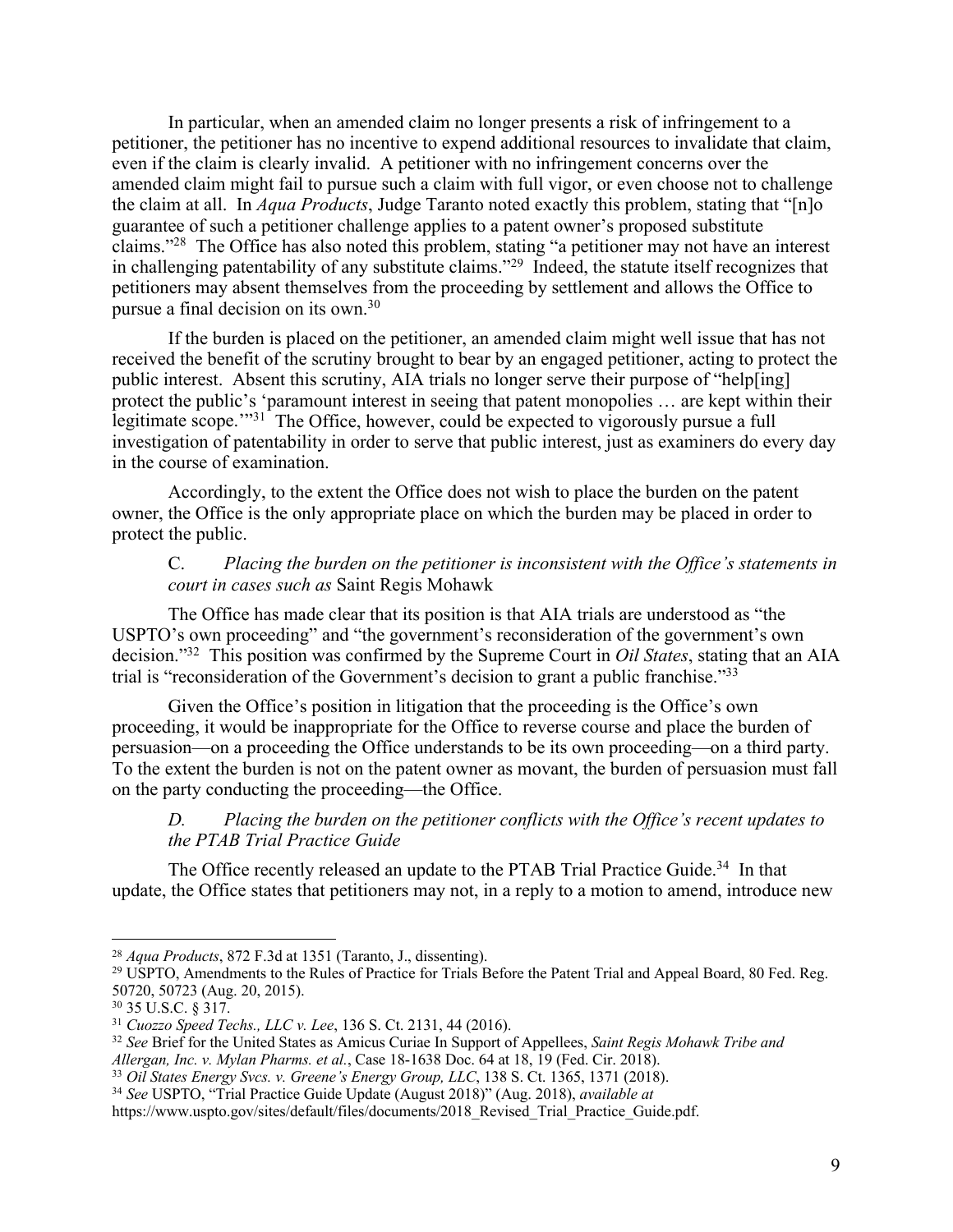issues.<sup>35</sup> Under this guidance, the burden of persuasion may not lie on the petitioner, as the with the petition."<sup>36</sup> A patent owner could simply amend a claim to include an element not petitioner is rendered unable to introduce potentially necessary evidence by the Office's own guidance that it is improper for a petitioner to reference "newly cited prior art references intended to 'gap-fill' by teaching a claim element that was not present in the prior art presented found in the prior art presented with the petition, rendering the amended claim effectively unchallengeable by the petitioner even if the new element was well-known to a person of ordinary skill in the art. The Office must therefore bear the burden if the patent owner is not to bear it.

 In addition, CCIA recommends that the Office update the Trial guidance in order to clarify that a petitioner may introduce new evidence and new issues, such as new rationales to combine, in response to a patent owner's amendment. In some circumstances these new rationales may extend to original claims as well. For example, if a newly added substitute dependent claim necessitates the introduction of new prior art, it would be proper for a petitioner to introduce argument regarding the validity of the original claims under the new combination as the independent claim must also be invalid under the new combination.

### **proceedings beyond the statutory 12-month limit VI. The proposed procedure does not provide good cause shown for extension of**

 The AIA explicitly states that a final determination "be issued not later than 12-months after the date on which the *Director* notices the institution of a review under this chapter, except that the *Director* may, for good cause shown, extend the 1-year period."<sup>37</sup> While CCIA does not exclude the possibility of a showing of cause for extension of the 1-year period in exceptional cases, the proposed amendment procedure would not typically represent good cause for such an extension. Accordingly, any rule that suggests a default or regular practice of extension of time for cases with amendments must be rejected.

determinations be issued within 12 months.<sup>39</sup> Agency action that fails to meet statutory requirements "must be set aside."<sup>40</sup> At the outset, if the amendment proceeding is likely to regularly require significant additional time from the Board panel hearing a particular case such that the statutory 12-month deadline is threatened, such a rule would in and of itself fail to comply with the statutory factors Congress has set forth to guide the Office in rulemaking. The Director is statutorily obligated to consider "the ability of the Office to timely complete proceedings"<sup>38</sup> when prescribing regulations, and those regulations must themselves implement the requirement that final

 Accordingly, a rule that would cause AIA trials to fail to meet the statutory 12-month deadline on a regular basis could not be validly promulgated.

 the 12-month deadline approached, the Board could simply deny entry of the motion, without In addition, it is questionable whether good cause could ever exist with respect to a contingent motion to amend. For example, if a contingent motion to amend were pending and prejudice or a determination regarding patentability, in order to ensure compliance with the 12-

 $35$  *Id.* at 15.

 $^{36}$  *Id.* at 15.<br><sup>37</sup> 35 U.S.C. § 316(a)(11).

<sup>&</sup>lt;sup>35</sup> *Id.* at 15.<br><sup>36</sup> *Id.* at 15.<br><sup>37</sup> 35 U.S.C. § 316(a)(11).<br><sup>38</sup> 35 U.S.C. § 316(a)(11).<br><sup>40</sup> *See Citizens to Preserve Overton Park, Inc. v. Volpe*, 401 U.S. 402, 414 (1971).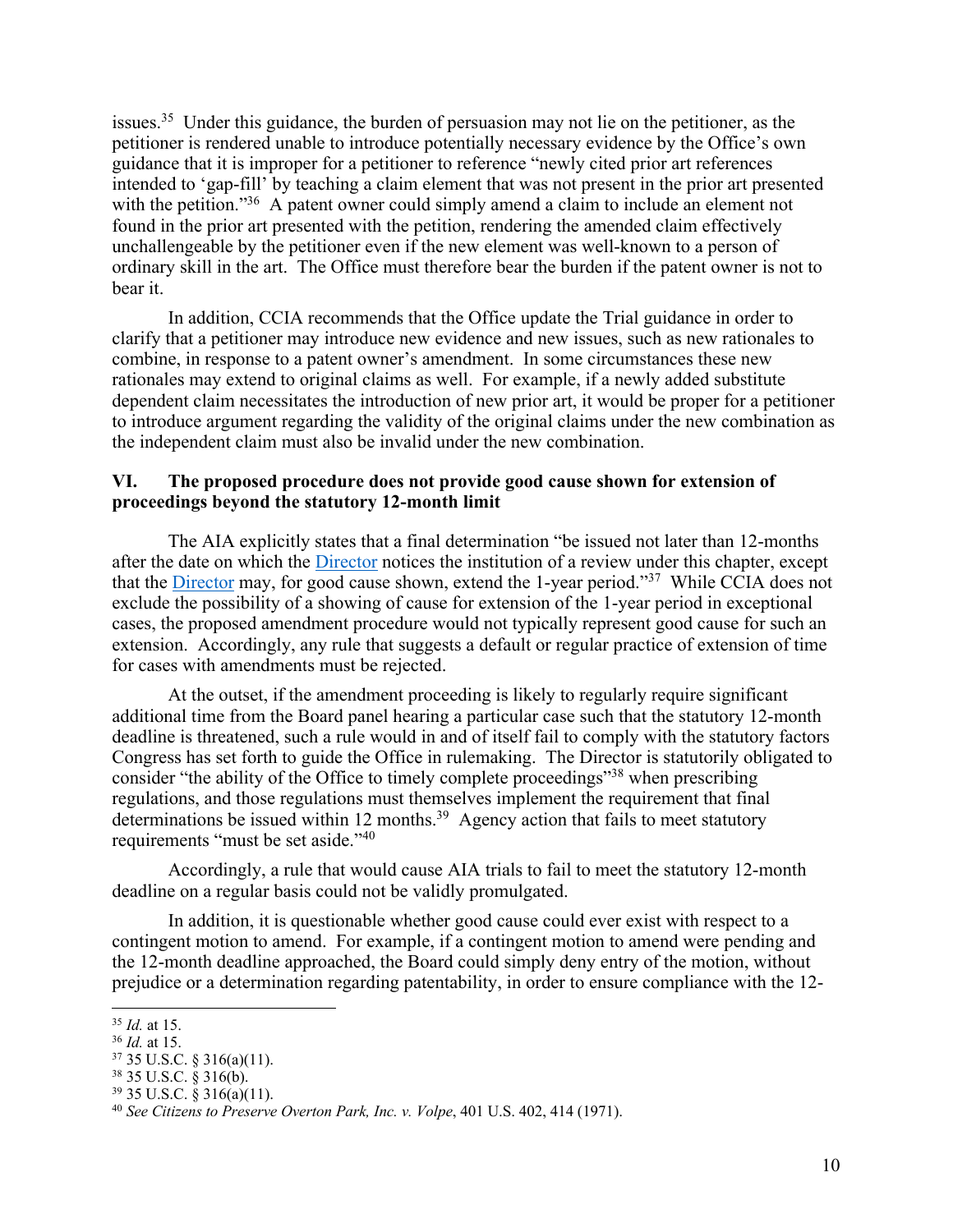month statutory deadline. The patent owner would still be able to amend their claims in post-AIA proceedings such as reissue. Given the lack of prejudice to the patent owner from such an avenue, no good cause would exist for extension.

Any rule that issues from this NPRM must not create a procedural situation which would result in the regular violation of the statutory 12-month requirement, and no presumption of a showing of good cause for extension can be part of such a rule.

### **VII. Amendments should be presumed to be non-contingent**

 focused and more costly proceeding. Further, the Board must provide a review of an additional placed on the Board and thereby creating time constraints and increasing the cost of the Contingent amendments impose additional burdens on the parties. Each party is faced with the necessity of addressing an additional set of claims—claims which may not even be reviewed by the Board if the Board finds the original claims patentable—leading to a less set of claims in the event that the original claims are found invalid, increasing the workload proceeding to the petitioner.

amended claims if the original claims are found invalid.<sup>41</sup> However, the newly proposed In addition, eliminating contingent amendments would be consistent with the Office's original rationale for allowing them. In particular, the previous procedure had only limited impact from permitting contingent motions to amend because the Board would only consider the proceeding would require the Board to consider the patentability of amendments whenever an amendment was filed, not just when the original claims are found invalid. This will add significantly to the Board's workload, removing any justification for permitting contingent amendments.

 Eliminating the use of contingent amendments would thus help to limit any concern about Board workload and assist the proposed rule in complying with the 35 U.S.C. § 316(a)(11) 12-month statutory deadline.

<sup>41</sup>*See, e.g.*, USPTO, Patent Trial and Appeal Board Motion to Amend Study at 2 (Apr. 2016), *available at*  https://www.uspto.gov/sites/default/files/documents/2016-04-30%20PTAB%20MTA%20study.pdf.